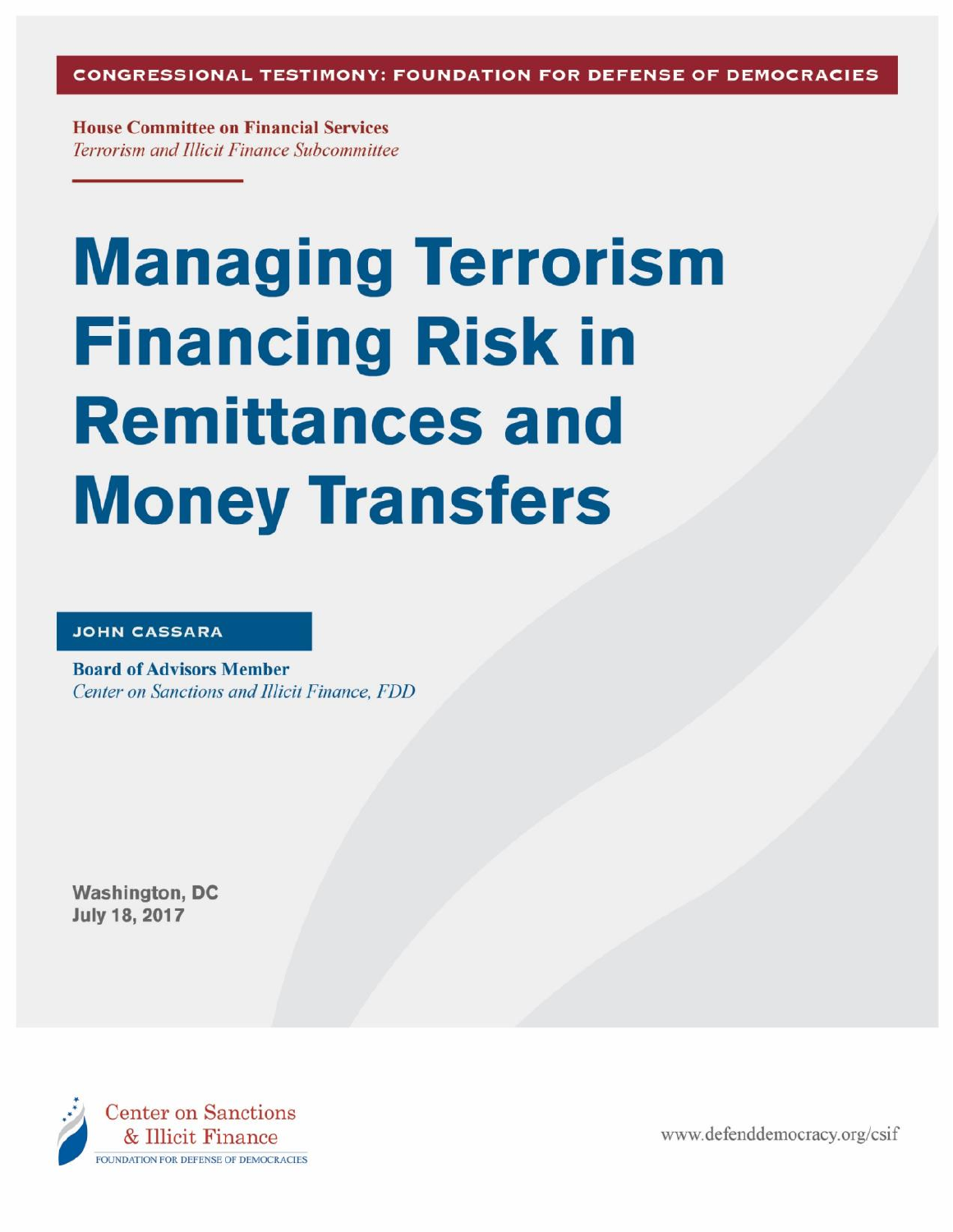Chairman Pearce, Ranking Member Perlmutter and members of the House Financial Services Subcommittee on Terrorism and Illicit Finance, thank you for the opportunity to testify today. It is an honor for me to be here.

"Without money, there is no terrorism."

This simple truism was recognized early on. A few days after the deadliest terrorist attack in U.S. history, President George W. Bush stated, "Money is the lifeblood of terrorist operations. Today we are asking the world to stop payment."

Almost sixteen years after the September 11 attacks, we are meeting here in part to ask, "Has America and the world stopped payment?"

The answer is not simple, particularly when it comes to both formal and informal remittance systems. Unfortunately, we have seen how successful terrorist and organized criminal groups diversify their funding sources and methods. These include remittance networks. Moreover, our adversaries are creative. They adapt to our countermeasures.

I am joined by colleagues with tremendous expertise in the formal remittance industry. So, I would like to primarily address my remarks to informal remittances sometimes known as informal value transfer systems (IVTS), parallel banking, underground banking, or sometimes just "hawala."

Long before the September 11 terrorist attacks, I was concerned about informal value transfer and remittance systems. I investigated some of these networks in Europe and the Middle East. Through subsequent books and articles I have been trying to draw attention to them. These systems exist here in the United States and though regulated as money services businesses after  $9/11$ , for the most part, continue to operate under the radar screen of many U.S. law enforcement and regulatory bodies.

I would like to briefly discuss the magnitude of the problem; how hawala and similar systems operate; why they are attractive to their customer base; how hawala brokers settle accounts; the futility of our current countermeasures, worrisome links to terror finance and criminality; vulnerabilities; and some suggested steps forward.

## **Magnitude**

There are an estimated 244 million migrant workers around the world.<sup>ii</sup> Globalization, demographic shifts, regional conflicts, income disparities, and the instinctive search for a better life continue to encourage ever more workers to cross borders in search of jobs and security.

Many countries are dependent on remittances as an economic lifeline. Although estimates vary, according to the World Bank global remittances may have reached approximately \$575 billion in 2016. iii Western Union, Money Gram, Ria Money Transfer, Dahabshill are just a few of the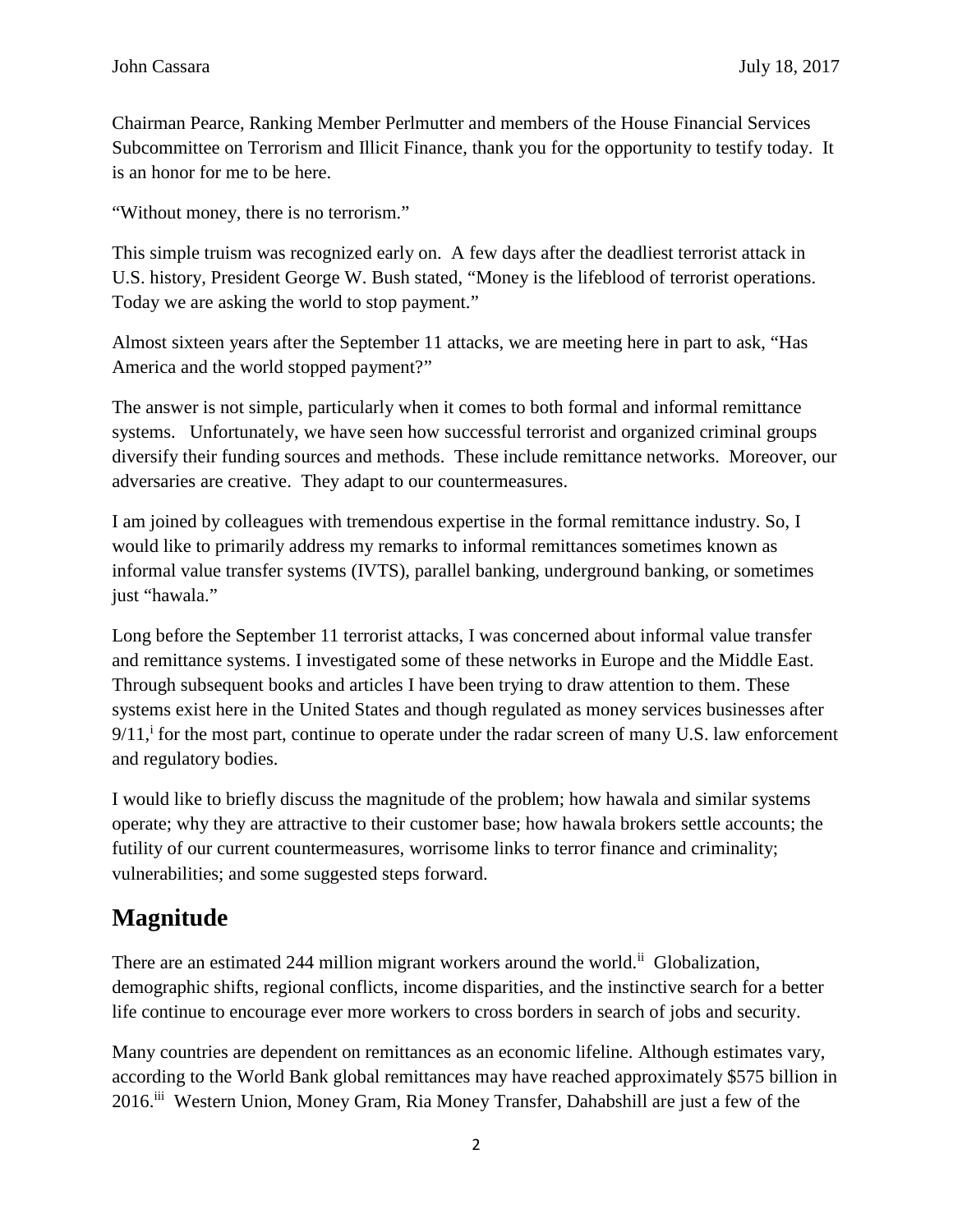well-known companies that provide official remittance services for the world's migrants. Of course, banks and non-bank financial institutions are also used. In 2013, some of the top recipients for officially recorded remittances were India (an estimated \$71 billion), China (\$60 billion), the Philippines (\$26 billion), Mexico (\$22 billion), Nigeria (\$21 billion), and Egypt (\$20 billion). Pakistan, Bangladesh, Vietnam, and the Ukraine were other large beneficiaries of remittances. As a percentage of GDP, some of the top recipients were Tajikistan (48 percent), the Kyrgyz Republic (31 percent), Lesotho (25 percent), and Moldova (24 perc\$200ent).<sup>iv</sup>

In 2015, approximately \$133,552,000,000 in remittances was sent from the United States to other countries. Top recipients include Mexico, China, the Philippines, and Vietnam.<sup>v</sup>

The above are estimates of what is *officially* remitted. Unofficially, nobody knows. However, the International Monetary Fund believes, "Unrecorded flows through informal channels are believed to be at least 50 percent larger than recorded flows."<sup>vi</sup> So, using the above World Bank and IMF estimates, *unofficial* remittances may be greater than \$850 billion per year, with a substantial portion of that originating from the United States.

Informal channels operate outside of the ironically labeled "traditional" channels. It's ironic because for most of the migrants involved, the alternatives to Western-style or formal remittances are very traditional for them.

Informal remittances are sometimes touted as a new phenomenon and a symptom of the emerging borderless world. They have also erroneously been labeled "a measure of success" in our efforts to combat international money laundering and terrorist finance due to our crack down on illicit money moving through formal banking channels. Yet diasporas and remittances have existed since ancient times. For example, the Chinese practice of fei-chien, or "flying money," dates back to the T'ang Dynasty  $(618-907 \text{ AD})$ .<sup>vii</sup>

The following is a partial list of worldwide informal remittance systems. The names vary based on a number of factors including geographical locations and ethnic groups:

- Hawala India, Afghanistan, Africa, the Middle East, Gulf, parts of the Americas
- Hundi Pakistan, Bangladesh
- Undiyal Sri Lanka
- Havaleh Iran
- Door-to-door / padala the Philippines
- Black market currency exchanges Nigeria, South America, Iran
- Stash houses / casas de cambio Latin America
- Phoei kuan Thailand (Teochew Chinese)
- Hui kuan China (Mandarin Chinese)
- Fei-chien "flying money" China
- Ch'iao hui overseas remittances (Mandarin Chinese)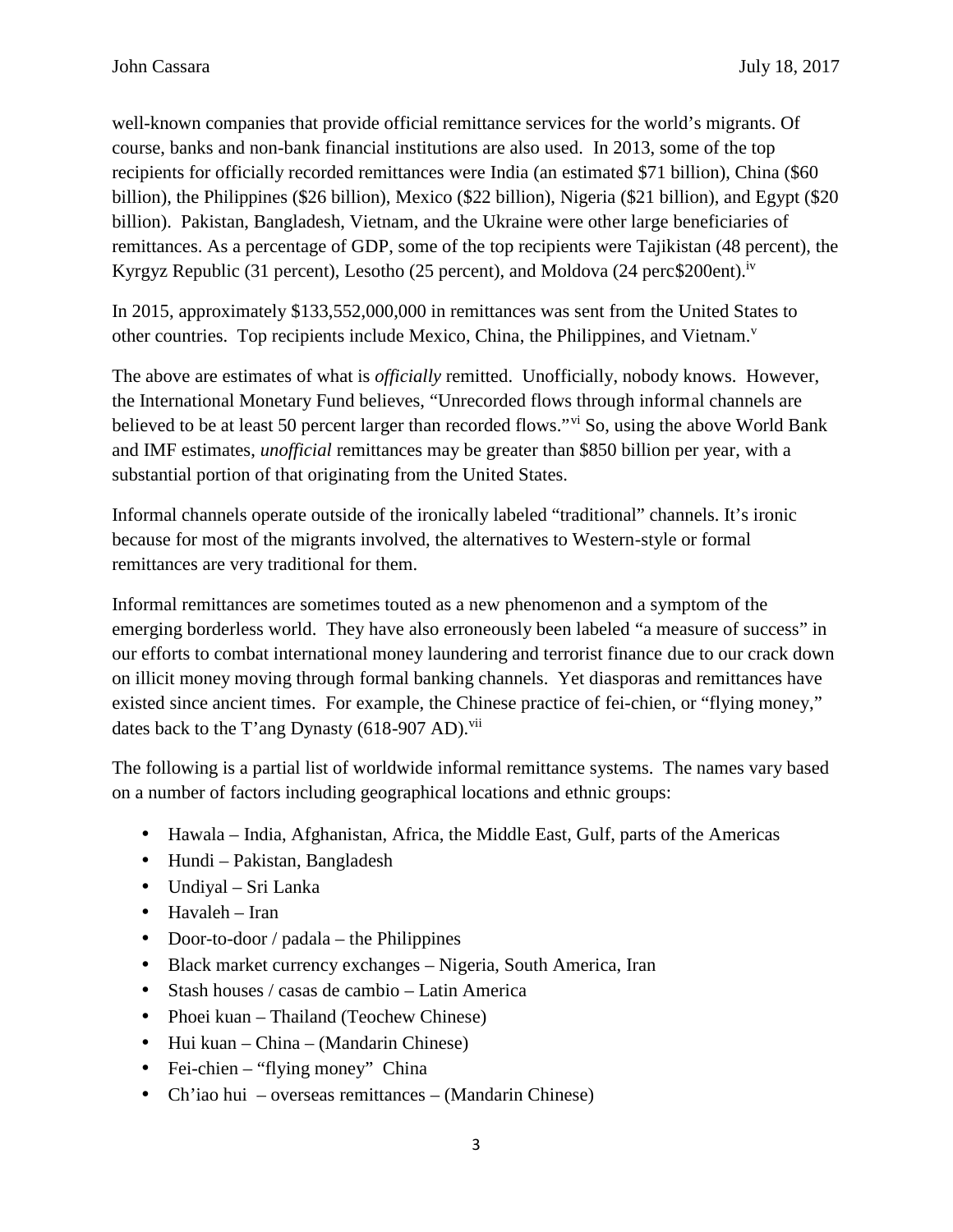- Chop shop foreigners sometimes use this term for one of the Chinese systems
- Chiti-banking (refers to the "chit" used for receipt or proof of claim in transactions; introduced by the British in China)

The two largest underground remittance systems are hawala (and its various sister systems such as hundi and undiyal) and the Chinese fei-chien (and its corollaries). They are both global in scope. While there are no reliable estimates as to the magnitude of these two informal remittance systems, both are probably responsible for hundreds of billions of dollars in unregulated (and non-taxed) money transfers a year.<sup>viii</sup>

Although diverse, alternative remittance systems are found throughout the world, most share a few common characteristics. The first is that they all transfer money without physically moving it. Another is that they all offer the three C's: they are certain, convenient, and cheap. They are all ethnic based. They are sophisticated and efficient. And finally, historically and culturally, most alternative remittance systems use trade as the primary mechanism to settle accounts or balance the books between brokers.

I would like to emphasize that I have the utmost respect for these systems.

The overwhelming percentage of money transfers generated by the use of these informal remittance systems is benign. They are primarily used to remit a portion of migrants' earned wages back to their home countries to support their families. We, of course, do not wish to interfere with this process.

However, because these systems are opaque and based on trust, they avoid our primary anti money laundering and counter-terrorist finance (AML/CFT) countermeasures. As Osama bin Laden once said, jihadists are aware of the "cracks" in our Western financial system.<sup>ix</sup> Informal remittances are not just a crack but a Grand Canyon. There is no doubt that in addition to remitting wages, they are also abused by criminal and terrorist organizations.

## **How They Operate <sup>x</sup>**

The definition of hawala was concisely expressed during the 1998 U.S. federal trial of Iranian drug trafficker and money launderer, Jafar Pour Jelil Rayhani and his associates. During the trial, prosecutors called hawala "money transfer without money movement." That is, a broker on one side of the transaction accepts money from a client who wishes to send funds to someone else. The first broker then communicates with the second broker at the desired destination who distributes the funds to the intended recipient (less small commissions at both ends). The money does not physically move from Point A to Point B. The key ingredient is trust. Most brokers are of the same ethnic group and many are members of the same family, tribe, or clan.

To illustrate how the hawala remittance process works, we will use a typical example. Ali is an Afghan national, recent immigrant, and a construction worker in Your District. (Note: While in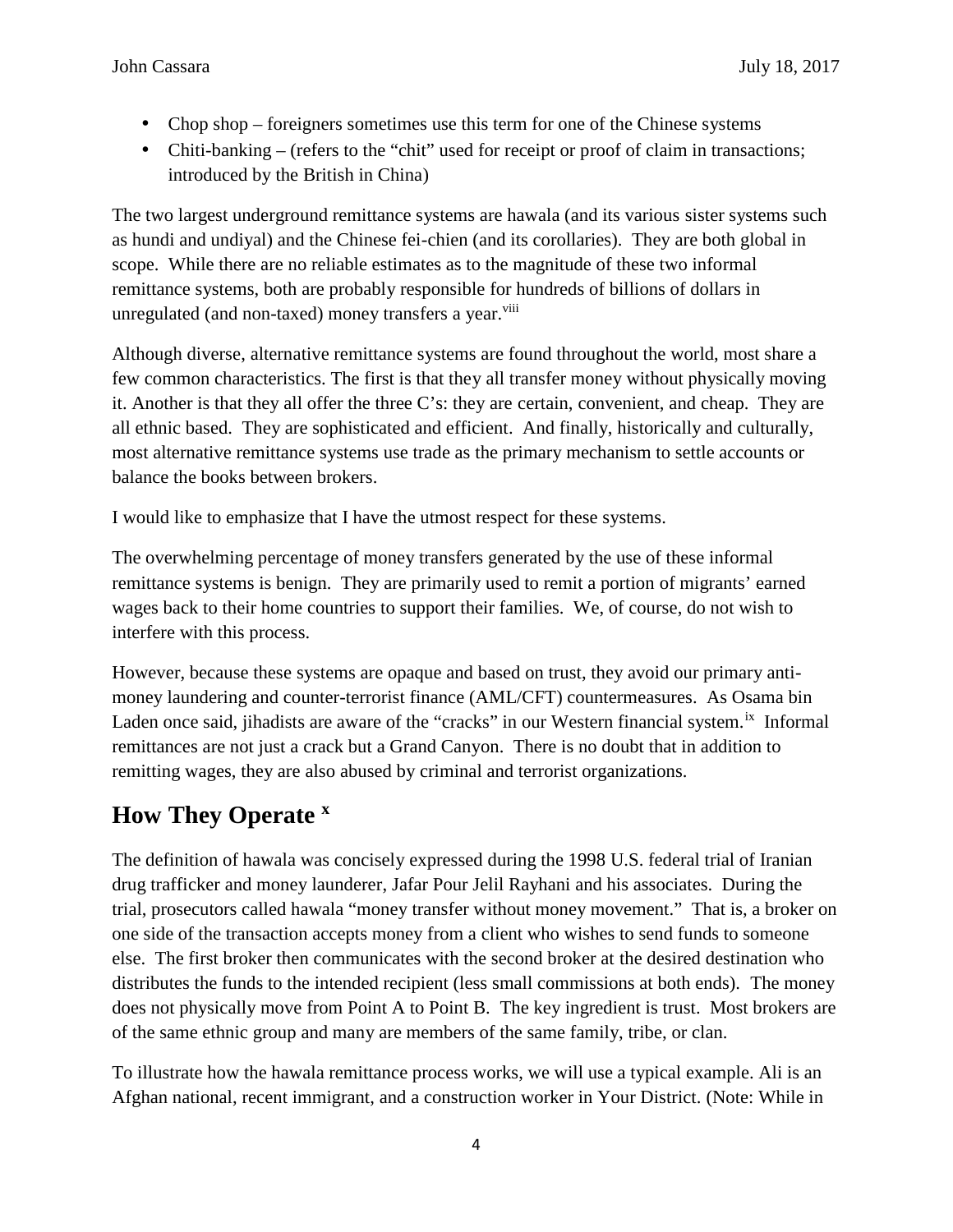this example Ali is Afghan, he could just as easily be Pakistani, Iraqi, Syrian, Somali, North African, Lebanese, Indian, Chinese, etc.) Ali emigrated to the United States years ago and earns money that helps support his family. He periodically sends a portion of his salary back to his elderly father, Jafar, who lives in a village outside of Kandahar in southern Afghanistan. To make his monthly transfer - usually about \$200 - Ali uses hawala. This is very common in Afghanistan. About 30 percent of its population is externally and internally displaced, and remittances from outside of Afghanistan are received by about 15 percent of the rural population. Hawala has been described as the de facto national banking system of Afghanistan.

If Ali went to a bank in Your District to send the money home to his father, he would have to open an account. He doesn't want to do that for a number of reasons. First, Ali grew up in an area of the world where banks are not common. He is not used to them and doesn't trust them. Next, Ali has little faith in governments and wants to avoid possible scrutiny. Many immigrants believe the government is monitoring their immigration status and/or will make them pay taxes. He also doesn't want the U.S. government to screen his money transfers to Afghanistan. In addition, although Ali has lived in Your District for a few years, he is still a bit intimidated. His English is marginal. He is only semi-literate (the literacy rate in Afghanistan is quite low) and cannot fill out the necessary forms. Moreover, banks charge their customers assorted transfer fees and offer unfavorable exchange rates. If Ali only earns a little money and is sending \$200, bank transfer fees of 10 percent or more are quite substantial.

Generally speaking, the average cost of transferring funds through an alternative remittance system such as hawala between major international cities is about 2– 5 percent of the value transferred. (Globally, the cost of sending \$200 through formal remittance companies averaged 7.45 percent in the first quarter of 2017, although this was significantly higher than the Sustainable Development Goal (SDG) target of 3 percent.<sup>xi</sup>) The price differential is in large part due to the fact that hawaladars (hawala brokers) generally don't have large brick and mortar businesses. Since they operate in the shadows, taxes and regulatory fees are minimal as well as administrative and personnel costs. Of course, prices in both the formal and informal remittance industries are influenced by a variety of factors. Hawala networks are most competitive when they operate in areas where banking systems and overt money remittance chains find it difficult, expensive, or high risk to operate – particularly in areas where our terrorist adversaries operate.

Delivery of a bank transfer to Jafar would pose additional problems. The number of licensed banks in Afghanistan is still small. They are used by only about ten percent of the population.<sup>xii</sup> Particularly in a poorly secured area such as Kandahar, Jafar does not want to leave his village home and travel a far distance to a bank.

In light of these problems and concerns, Ali uses a hawaladar in Your District who is a member of his extended clan and family. He feels comfortable dealing with him. The hawaladar also owns and operates an "import/export" company in Your District. The hawaladar completes the transaction for a lower commission than banks or money service businesses charge. In addition,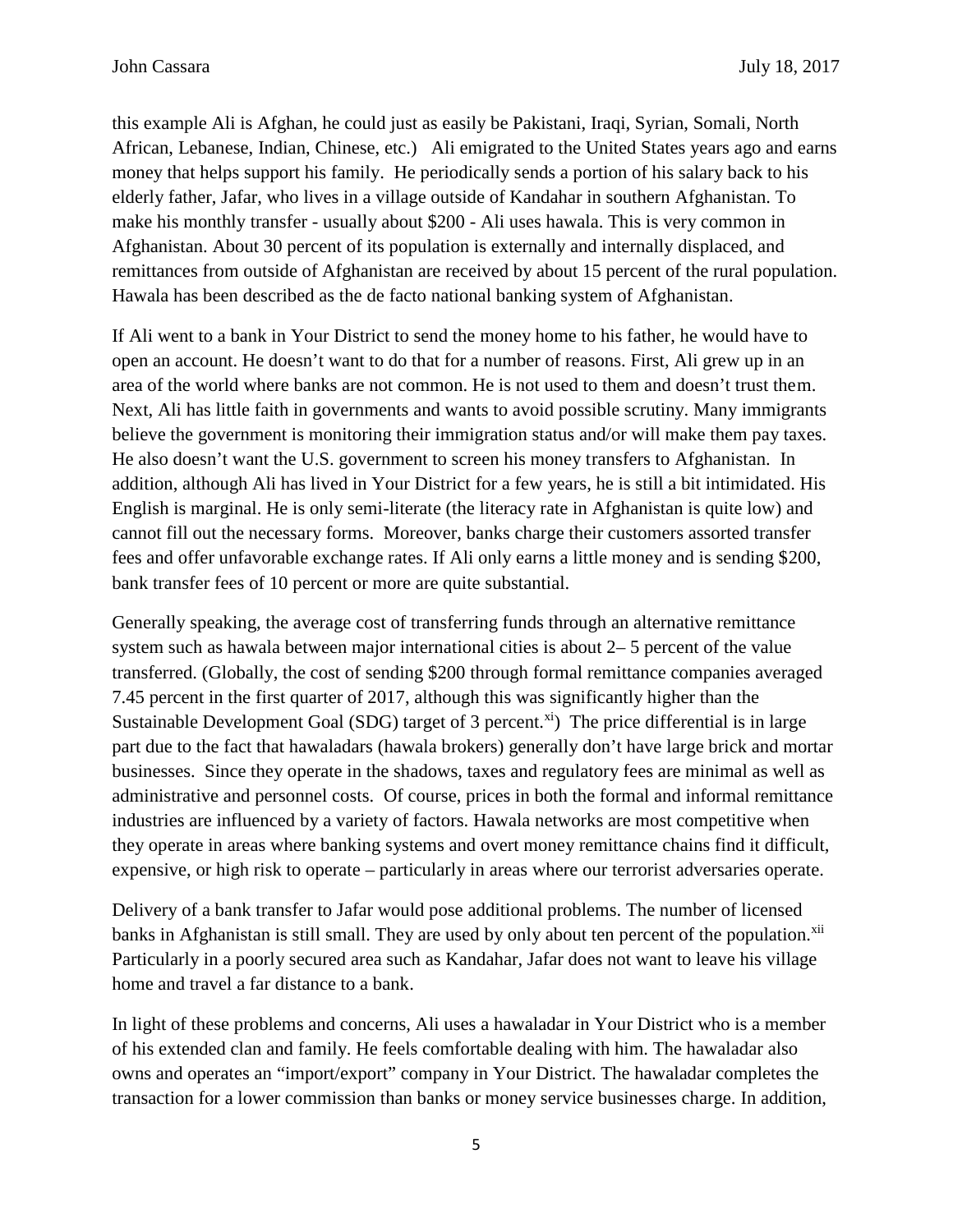he obtains a much better exchange rate. Delivery direct to Jafar's home in the Kandahar area village is also included in the price. In fact, in certain areas of the world, hawala is advertised as "door-to-door" money remitting.

Ali gives the \$200 to the hawaladar in Your District that he wants to transfer. The hawaladar takes his small commission. Ali is not given a receipt because the entire relationship is based on trust. This is a different kind of "know your customer" (KYC) procedure. For purposes of illustration, particularly if this is a first-time transfer, Ali may be given a numerical or other code, which he can then forward to Jafar. The code is used to authenticate the transaction. But in the nature of hawala networks, codes are not always necessary. As opposed to the often-lengthy formal operating requirements of bank-to-bank transfers, this informal transaction can be completed in the time it takes for the hawaladar in Your District to make a few telephone calls or send a fax or e-mail to the corresponding hawaladar in his network that handles Kandahar.

Hawaladars maintain very few records, offering customers near anonymity. They only keep simple accounting records, and even these are often discarded after they settle-up with one another. This means the paper trail is limited or nonexistent, making transactions very difficult to track for law enforcement. Even when records are kept, they are often in a foreign language or code, making them very challenging for Western authorities to decipher.<sup>xiii</sup>

Although some transactions are arranged directly between the two hawaladars involved, many are cleared or pass through regional hawala hubs such as Dubai, Mumbai, Karachi, and Kabul. So generally speaking, money can be delivered directly to Jafar's home within 24 hours and the transaction will not be scrutinized by either U.S. or Afghan authorities.

The above scenario with Ali in Your District could just as easily take place in Minneapolis with its large Somali community, northern Virginia with its large Indian community, or Detroit with its large Arab community.

Similarly, hawala transfers are very common in London, Frankfurt, Dubai, Damascus, Baghdad, Tehran, Karachi, Zanzibar, Durban, the Colon Free Trade Zone in Panama, the Tri-Border region of South America, and many other locations around the world. For example, according to the U.S. State Department 2015 INCSR report in the West African country of Gabon, "There is a large expatriate community engaged in the oil and gas sector, the timber industry, construction, and general trade. Money and value transfer services, such as hawala, and trade-based commodity transfers are often used by these expatriates, particularly the large Lebanese community, to avoid strict controls on the repatriation of corporate profits."<sup>xiv</sup>

## **Settling Accounts**

Hawaladars eventually have to settle their accounts with each other. Frequently, the close relationships between the brokers help facilitate the settlement. Remember, the key ingredient in hawala is trust. So kinship, family and clannish ties often enable the settlement process. For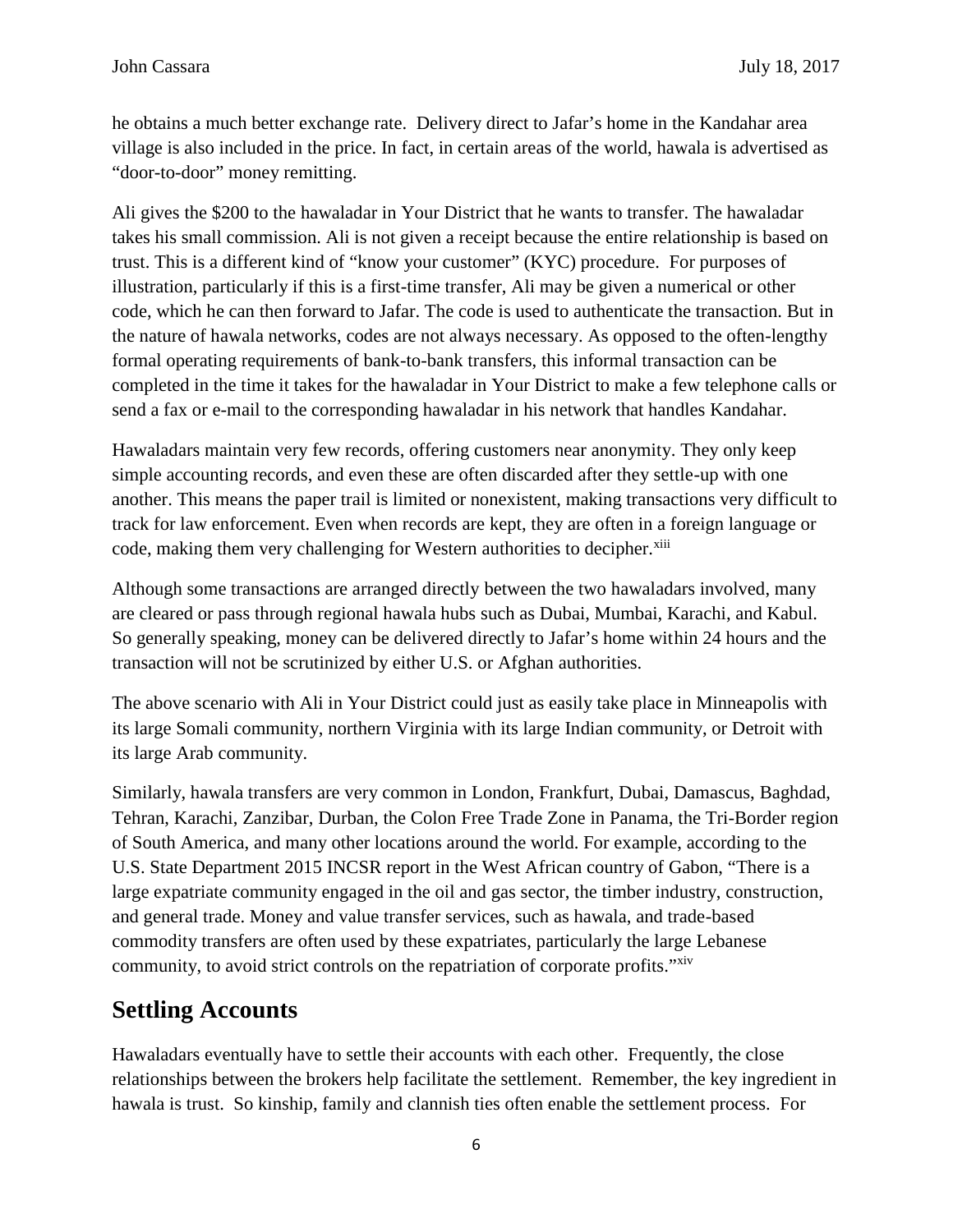example, in Afghanistan, intermarriages between the families of hawaladars are common because they help cement confidence between the parties. Brothers, cousins, or other relations often operate in the same hawala network. Lebanese family members that operate in the same hawala networks can be found in Beirut, Dubai, the Colon Free Trade Zone, and various locations in Africa. Yet even though they may have familial or other ties, they are still in business to make money. Somebody is running a surplus and somebody a deficit. Payments go in both directions. For example, remittances may flow into South Asia from the United States and Europe but money and various goods flow back as well. Periodically, accounts must be settled. Generally, money transfers between hawaladars are not settled on a one-to-one basis but are bundled over a period of time after a series of transactions. A variety of methods are used to make payments and settle the accounts.

*Trade:* From the earliest times - before modern banking and before modern monetary instruments – trade based value transfer was used between hawala brokers to settle accounts and balance their books. The use of trade remains widespread. Settling accounts through import/export clearing is somewhat similar to bilateral clearing using bank transfers, but it uses the import/export of trade goods. That is why many import/export concerns are associated directly or indirectly with hawaladars. If a debt needs to be settled, hawaladar A could simply send goods to hawaladar B such as gold, electronics, or a myriad of other trade items. Or at the end of a reporting period, if an outstanding balance exists between hawaladar A in Somalia and hawaladar B in Dubai, B can use, for example, a Japanese bank account to purchase cars for export to Somalia. Once the cars arrive, they would be transferred to A to settle the debt and/or sell them for profit. The transaction would clear the debt between the two hawaladars.

Invoice fraud and manipulation is also widespread. To move money/value out of a country, a hawaladar or his agent will import goods at overvalued prices or export goods at undervalued prices. To move money/value in, a hawaladar or his agent will import goods at undervalued prices or export goods at overvalued prices. This type of procedure is called counter-valuation. Most other worldwide alternative remittance systems or informal value transfer networks are similarly based on trade. Historically and culturally, trade is still the preferred method of account settlement. xv

*Banks:* Most major hawala networks have access to financial institutions either directly or indirectly. A majority of international hawaladars have at least one or more accounts with formal financial institutions. Bi-lateral wire transfers between brokers to settle accounts are sometimes used. If a direct wire transfer is made between international brokers, hawaladar A would have to wire money directly to hawaladar B's account to clear a debt. This could be problematical because the banks' foreign exchange rate procedures would be triggered. So in this case, hawaladar A might choose to deposit the funds into B's foreign account.

*Cash couriers:* Direct cash payments are also used to settle debts. This is particularly true in areas of the world that have cash based economies. Sometimes overlooked is that hawala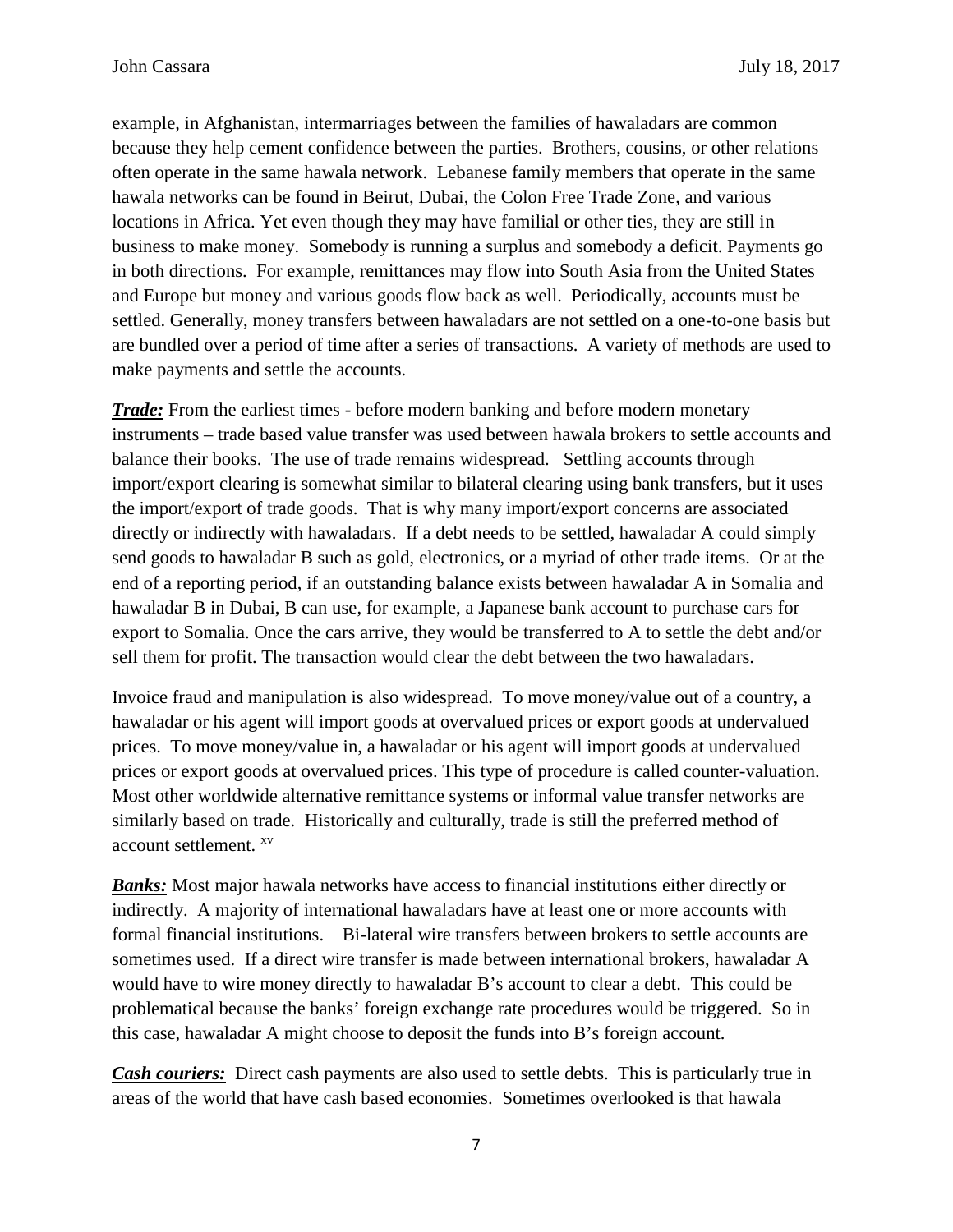networks also operate domestically between states and provinces. For example, in Afghanistan, hawala networks are found in each of the 34 provinces. Periodically, the brokers settle accounts and often use cash. Hawala couriers have been identified transporting money within Afghanistan and across the border into Pakistan. Cash couriers representing hawala networks also frequently travel from Karachi to Dubai to settle accounts.

*Other methods:* Over the last few years, there are indications that new payment products and services (NPPS)<sup>xvi</sup> are being added to the mix: virtual currencies and transfers, mobile payments, and other forms of person to person (P2P) money transfers.

Although open source reporting is very sparse, there is reason to believe that some underground remittance networks are now using virtual currencies, including bitcoins. For example, Indian police raided a money exchanger/hawaladar that allegedly used bitcoins.<sup>xvii</sup> Over time, the use of virtual currencies could potentially have a great impact on the hawala settlement process. Moreover, I can envision how an enterprising hawaladar will acquire bitcoins and use them not only to settle accounts between fellow brokers, but also use them as cash-out service for their clients. Cross border mobile payments network for emerging markets are currently processing air-time top-ups and money transfers in multiple currencies in real-time for duly licensed financial institutions, organizations, and merchants. And since most hawaladars have side businesses, bitcoins could also be used to purchase his product – for example, mobile phone credits.

In many areas of the world, mobile payments or M-Payments – particularly via the use of cell phones - are an increasingly popular vehicle for the remittance of wages. It is also quite possible for M-Payments to be used in the settling of accounts between underground money remitters including hawaladars.<sup>xviii</sup> M-Payments are recognized as a growing money laundering threat  $$ particularly in areas of the world where our terrorist adversaries operate.<sup>xix</sup>

Etisalat Afghanistan, the Afghan telecommunications company, is now offering "M-Hawala." From its website, Etisalat Afghanistan boasts that "M-Hawala is an innovative mobile financial services solution that will enable Etisalat Afghanistan's customers to purchase airtime directly from their handsets, send money from their mobile phones to family and friends, pay their bills via their mobile phones, purchase goods and services from shops and or retail outlets and deposit or withdraw cash from Etisalat authorized M-Hawala distributors or Etisalat partner banks." xx

Over the last few years P2P money transfers have grown exponentially. There are many domestic and global services (some are interoperable) that make it easy to transfer money from one party to another via a phone number or email. Parties can send cash from an attached digital wallet account, or a linked debit card, bank account, or credit card. It is also easy to receive money; some services offer payments in brick-and-mortar stores as well.

In many respects, the growing use of P2P could mitigate the widespread use of hawala for traditional remittance purposes. I am not aware if P2P transfers are being used in the hawala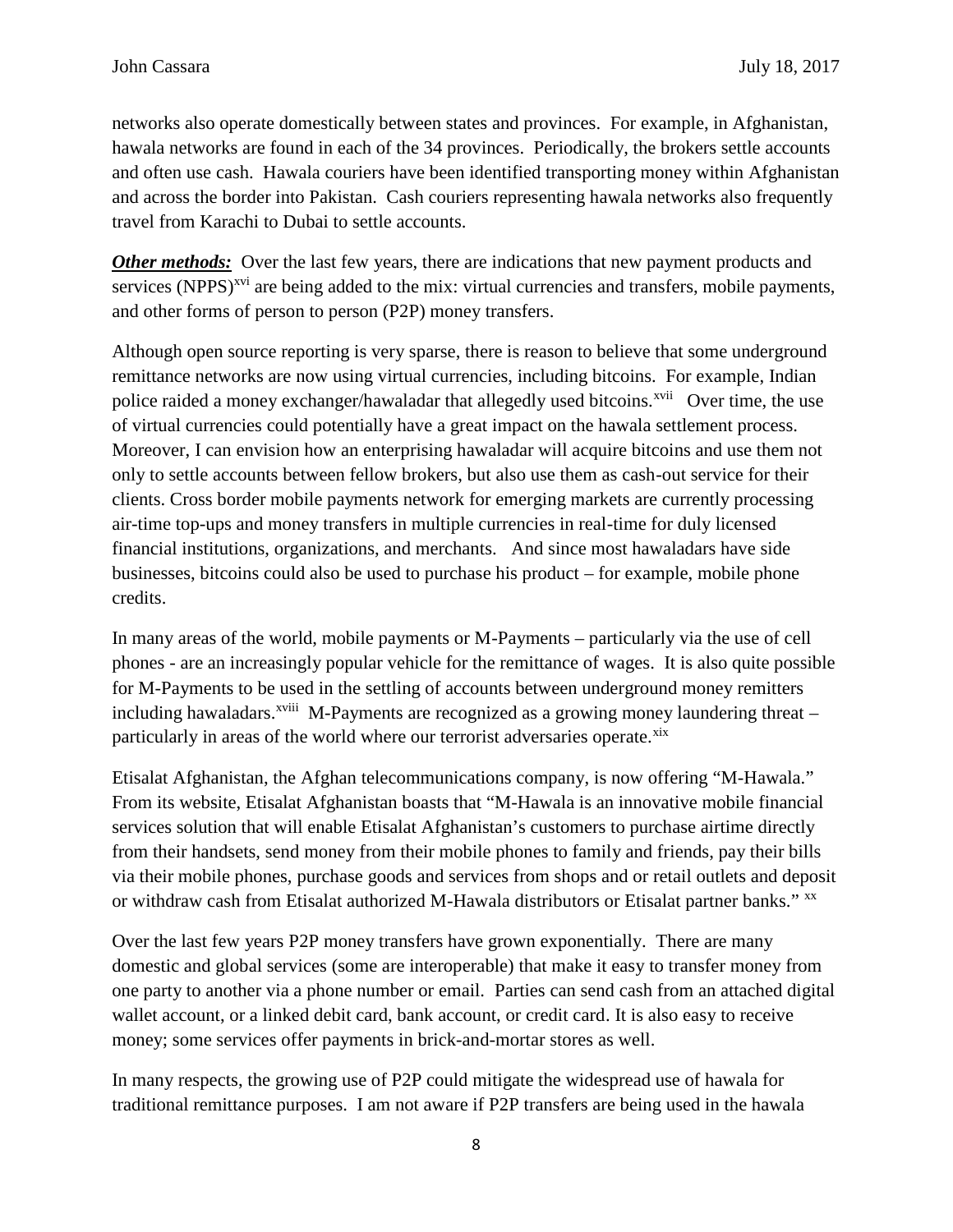settlement process. If it is occurring, I suspect it is happening overseas and is linked to other forms of M-Payments (see above).

Consequently, one of the challenges to law enforcement is where regulatory regimes have not kept pace with the rapidly evolving business models and payments schemes.

## **Worrisome Links**

Unfortunately, hawala is abused by terrorists. Hawala networks are used by ISIS in war-torn Syria and Iraq.<sup>xxi</sup> Hawala is used in Europe to support terror groups. For example, a network of 250 to 300 shops - such as butchers, supermarkets and phone call centers - run by mostly Pakistani brokers across Spain have supported ISIS and the al-Qaeda-affiliated Nusra Front through their hawala operations.<sup>xxii</sup> There are reports that hawala was used to help finance the 2015 ISIS attacks in Paris.<sup>xxiii</sup>

Hawala is widespread in South Asia and is heavily used by drug warlords and both the Afghan and Pakistani Taliban. Hawala networks exist in other troublesome spots where our adversaries operate such as the Horn of Africa.<sup>xxiv</sup> Hawala is "central" to Libya's underground economy.<sup>xxv</sup>

Boko Haram's funding is likely to withstand most restrictions on accessing the banking sector, as it uses hawala and cash couriers to move funds, some of which originates from supporters outside Nigeria.<sup>xxvi</sup>

Media reports indicate a surge in hawala funding from charity organizations in the Persian Gulf to madrassas and seminaries in the Kashmir Valley used to indoctrinate local youth.<sup>xxvii</sup>

Iran, a U.S. designated state sponsor of terror, also uses hawala —locally known as *havaleh*. The underground money transfer system has also been used to circumvent sanctions. <sup>xxviii</sup> Reportedly some financial exchanges between Iran and Pakistan are routed through hawala instead of the legal channels of the Asian Clearing Union. xxix

Iran's merchant community makes active use of money and value transfer systems, including hawala and moneylenders. Many hawaladars and traditional bazaari are linked directly to the regional hawala hub in Dubai. Over 300,000 Iranians reside in Dubai, with approximately 8,200 Iranian-owned companies based there. The trading companies are instrumental in settling accounts between hawaladars (see above). There are reports that billions of dollars in Iranian capital have been invested in the United Arab Emirates, particularly in Dubai real estate. Iran's real estate market is also used to launder money. xxx

The United States is not immune. Hawala has repeatedly been used to finance terror attacks against the U.S., including the 1998 bombing against our embassy in Nairobi, attacks against our troops in Afghanistan and Iraq, and the 2010 Times Square bombing in New York City. <sup>xxxi</sup> In 2013, a federal judge in San Diego sentenced three Somali immigrants for providing financial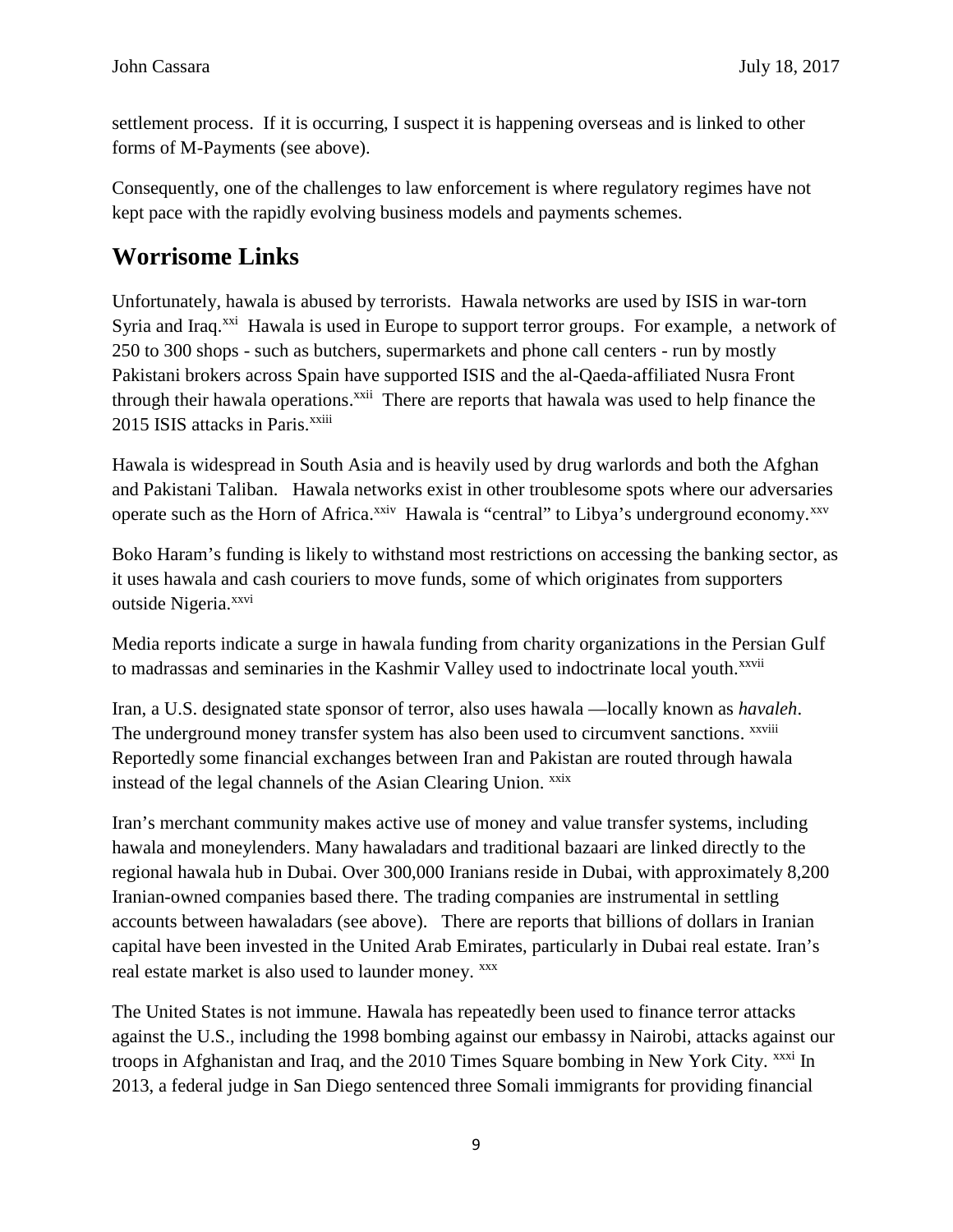support to al-Shabaab—a designated terrorist organization. Evidence presented during trial showed that the defendants conspired to transfer funds to Somalia via hawala to wage jihad.<sup>xxxii</sup>

Hawala is often used in other criminal activity. For example, in 2013 a naturalized U.S. citizen and his wife were indicted for medical billing fraud in Texas, and for sending the illicit proceeds to Iran via hawala.<sup>xxxiii</sup> In November, 2015, authorities in Los Angeles announced they had broken up an international hawala network with ties between Canada, India, the United States and other locations that moved millions of dollars for the Sinaloa drug cartel and other criminal groups.<sup>xxxiv</sup> And international criminal organizations from sex traffickers in Nigeria, fraudsters in Eastern Europe, to drug traffickers in Southeast Asia use hawala. Many of these criminal networks impact the U.S.

## **Countermeasures and Steps Forward**

### *Registration*

Similar to Western Union, Pay-Pal, casas de cambio, and "Mom and Pop" check cashing services, Treasury's Financial Crimes Enforcement Network (FinCEN) classifies hawala as a money services business or MSB.

As a result, hawala and similar money transfer systems are legal as long as the operation is registered with FinCEN and meets individual state licensing requirements. Unfortunately, the regulatory response hasn't worked. According to the 2007 National Money Laundering Strategy, "While the exact number of money service providers in the United States is difficult to determine, estimates suggest that fewer than 20 percent of MSBs are registered with FinCEN. It is not known what percentage of unregistered MSBs are exempt from registration, due for example to their low business volumes or agent status. Regardless, the result is that the vast majority of MSBs operate without direct Federal regulatory supervision."xxxv

Hawaladars are also supposed to file Suspicious Activity Reports (SARs). I believe very few do. Should we be surprised? Hawala is based on trust. Why would a hawaladar file a suspicious activity report on an extended family, tribe, clan, or ethnic group member?

The IRS/Criminal Investigation Division has the law enforcement mandate to ensure MSB compliance. Unfortunately, due to budget cuts and manpower constraints the IRS has been unable to conduct necessary assessments or compel MSBs to register. Mandated "outreach" programs that are designed to advise informal remittance networks of their registration and reporting responsibilities have also fallen short.

Before a strategy for enhanced MSB registration can be formulated I suggest this committee request the following information from FinCEN: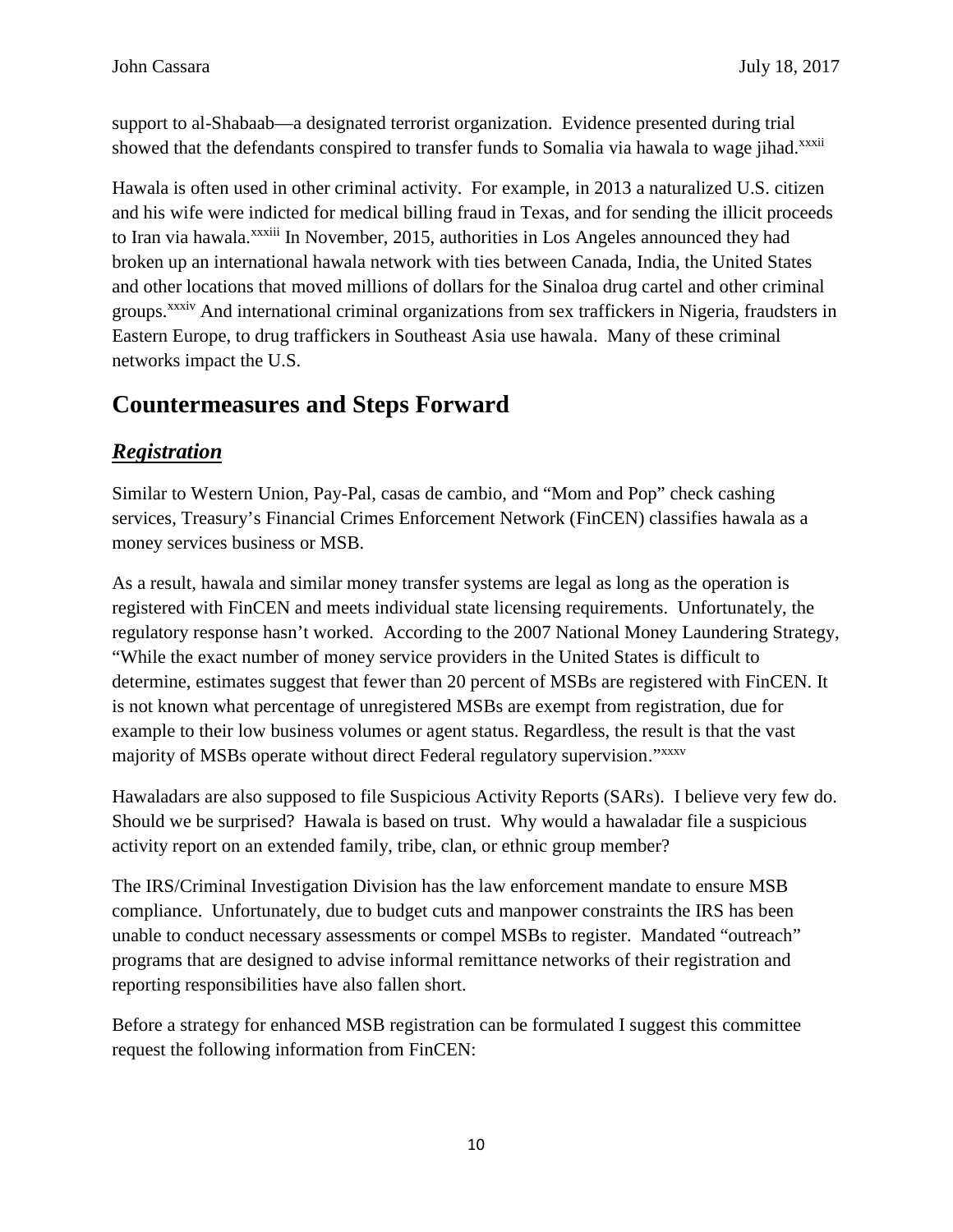- 1. Over the last five years, how many hawaladars, fei-chien brokers, and other similar informal remittance operators have actually registered with FinCEN? Please ask that the registration totals be listed by year.
- 2. Of those that have registered, how many SARs have been filed? Per year?
- 3. A FinCEN request should be made to the Egmont Group of Financial Intelligence Units (FIUs) to poll its international members regarding questions 1 and 2 above. For the Egmont FIUs, a precursor question will be whether or not registration is required for hawala in their jurisdiction and, if so, under what authority.
- 4. Request that FinCEN estimate the number of informal unregistered money remitting entities currently in operation in all 50 states.
- 5. For the last five years, have FinCEN and the IRS detail their "outreach" programs to ethnic communities throughout the United States regarding the obligation to register and license money remitters.
- 6. Ask IRS/CI what it would need in additional budget and personnel to launch an aggressive campaign that targets unregistered and unlicensed money remitters.
- 7. Ask the FinCEN Intelligence Group to provide, on a classified basis as required, information related to the instance of emerging payments such as bitcoin and other virtual currencies used as hawala systems or financing.
- 8. Request that FinCEN provide any statistics or case examples related to its 314 program regarding inquiries related to hawala and terrorist financing, on a classified bases, as required.

#### *Accountability*

The U.S. government's *2007* Inter-Departmental *National Money Laundering Strategy* report's goal #2 is to "Enhance Financial Transparency in Money Service Businesses." The laudable goal contains eight "action items;" most are pertinent to this hearing. I urge Congress to exercise its oversight responsibilities and determine whether or not the action items were fulfilled and hold the departments, offices, and bureaus involved responsible if they have not.

### *Examine the "back door" of Trade*

Hawaladars are most vulnerable to law enforcement, customs, and intelligence agencies when they settle accounts. As discussed above, historically and culturally, in many parts of the world settling accounts via trade-based value transfer is the preferred technique. One does not understand hawala and underground remittance systems unless one understands this concept.

Particularly in areas where our adversaries operate, examining trading records for signs of "counter-valuation" or a method of settling accounts between hawala traders could be the backdoor into their operations. Systematically cracking down on associated trade fraud could also be a boon to revenue strapped governments. (Sometimes offering the "carrot" of increased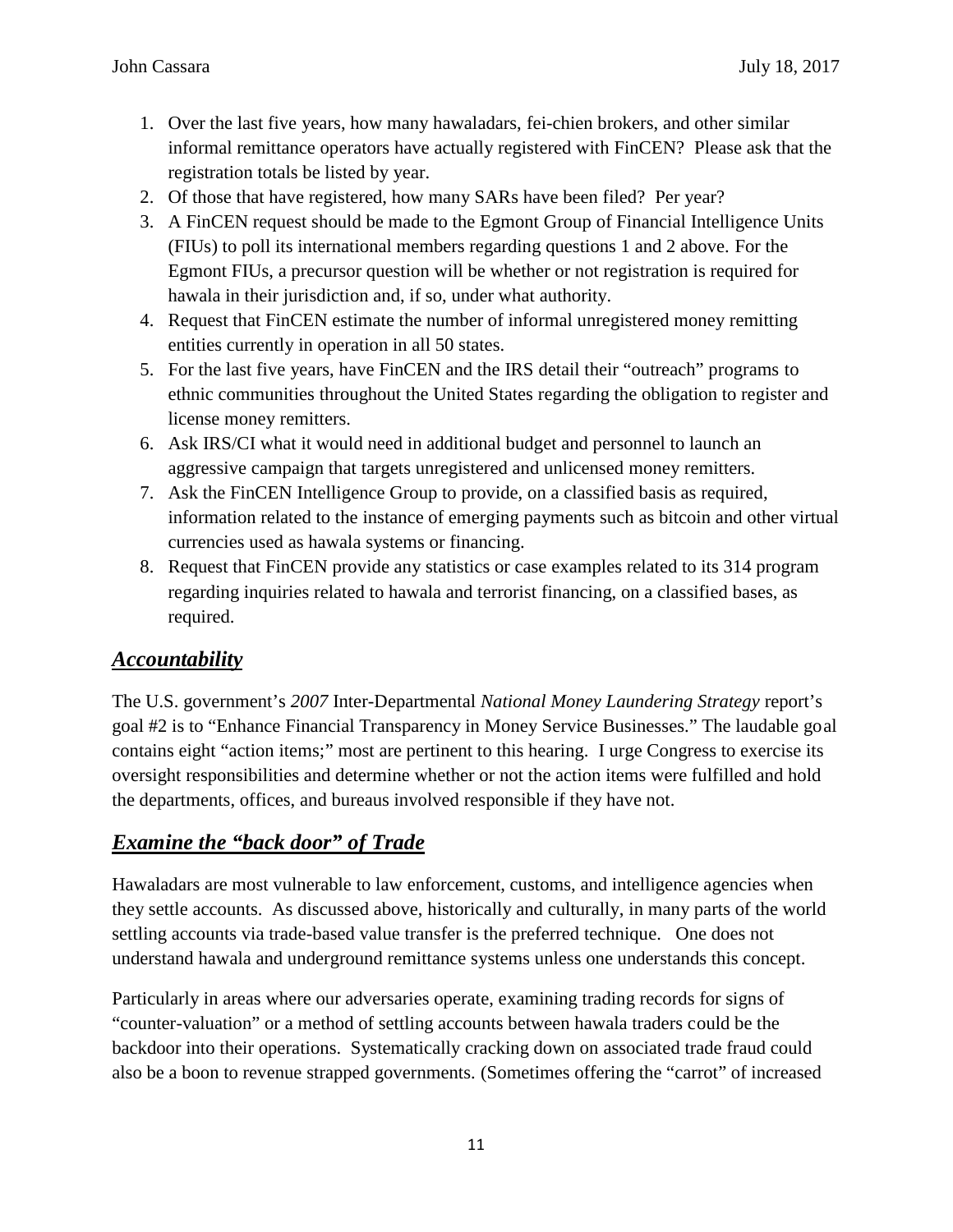revenues to cash-strapped governments is often more effective than the "stick" of heavy handed enforcement.)

In 2003 I proposed the creation of Trade Transparency Units or TTUs to spot trade anomalies that could be indicative of customs fraud, money laundering, or even underground financial systems such as hawala.<sup>xxxvi</sup> The concept is now part of our national anti-money laundering strategy. To date there are approximately 16 international TTUs. Many additional countries have expressed interest in joining the TTU network. Congress should create a specific line item that funds the expansion of the U.S. TTU to include additional dedicated personnel and advanced analytics.

Over the last few years, there has been an explosion in trade and related data. Advanced analytic programs are available. Trade anomalies can be identified such as over-and-under invoicing by making a comparison to market norms. *xxxvii* We could specifically risk-score the probability of informal value transfer /counter-valuation. Analytics are available to help over worked analysts and investigators prioritize trade-based money laundering (TBML)-related investigations and help with investigative decision making. For example, we can apply subjective logic analytics to the high levels of uncertainty inherent in hawala networks. Potentially models could be built to help prioritize which cases of potential TBML should be pursued.

Funds should also be provided to the U.S. TTU and the State Department's Bureau of International and Narcotics Affairs (INL) that will assist with the creation of additional foreign TTUs. Any funds expended will be more than made up by enhanced revenue collected by cracking down on associated customs fraud.

### *Examine Fei-Chien*

While hawala gets attention because of its links to terror finance, the Chinese equivalent fei chien or "flying money" is undoubtedly as large and pervasive. As I outline in my book *Trade- Based Money Laundering: The Next Frontier in International Money Laundering Enforcement,xxxviii* fei-chien is ancient; it operates in the same manner as hawala; Chinese flying money is international in scope; it relies on trade to settle accounts between brokers; and while used primarily for remittances, the underground system has also been linked to criminal organizations and capital flight.

I believe flying money is used by wealthy Chinese to help purchase high-end residential real estate (including in the United States xxxix) in probable violation of China's own capital controls. FinCEN is currently studying the purchase of high-end real estate and its links with money laundering in specific geographic areas. XXXIX

Unfortunately, our law enforcement, intelligence, and regulatory communities have little knowledge or interest in fei-chien and other forms of underground Chinese remittance systems.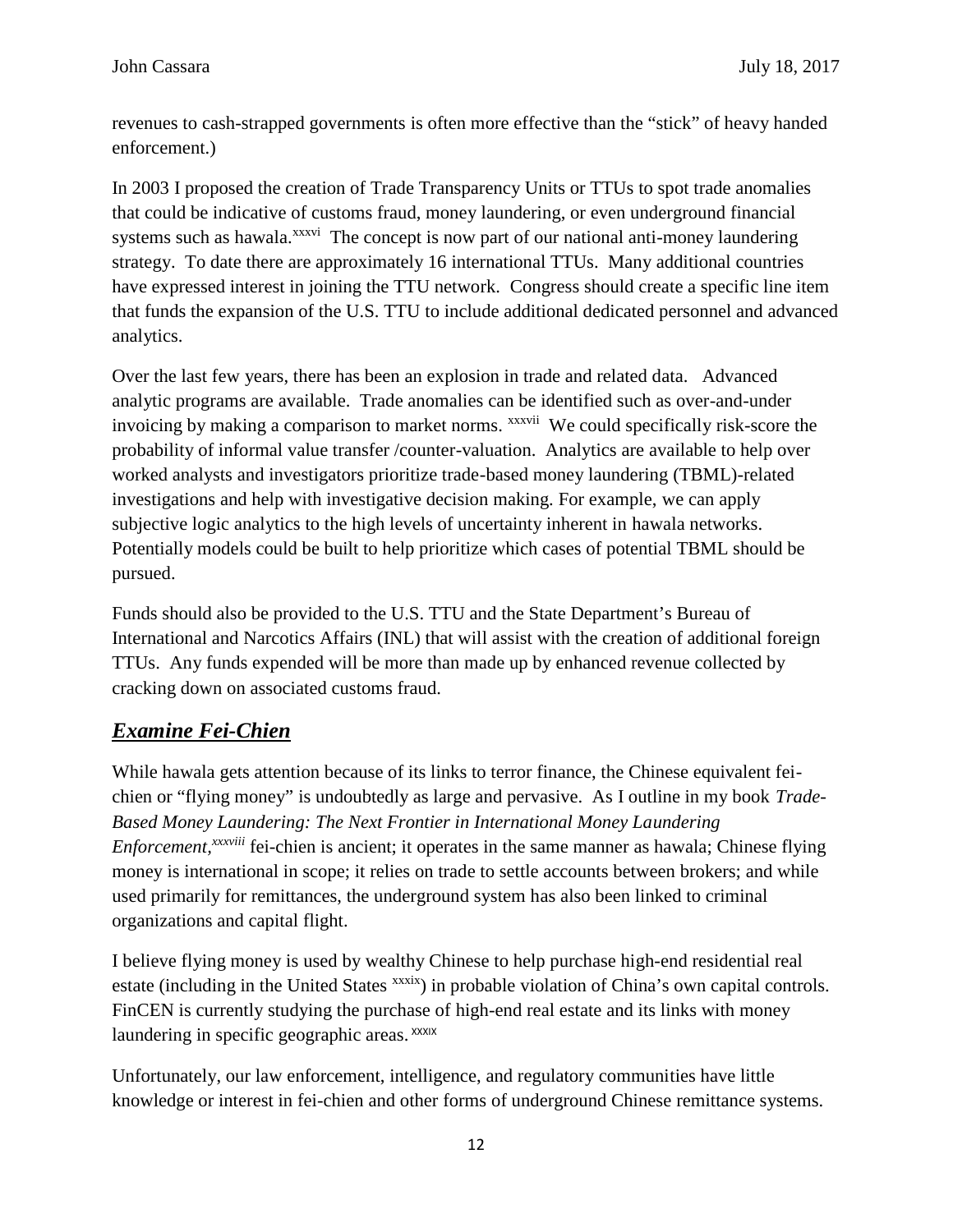Open source information on fei-chien is limited and I fear there is little classified information as well. I suggest this Committee task FinCEN to develop a strategic study on the prevalence of Chinese flying money and how it impacts the United States.

#### *Data and Analysis*

Since many hawaladars and similar underground financial networks often use financial institutions, advanced analytics should be employed to provide the transparency that the hidden systems seek to deny. AML/CFT compliance software could be coded to provide red-flag alerts and/or risk scoring specifically for informal remittance systems such as hawala. Diverse data sets (financial, social media, etc.) could be examined and suspicious activity indicators installed for transfers to/from suspect locations, suspect businesses, individuals on designated lists, etc. Applicable overseas data sets could be analyzed and cross-referenced against suspect remittance service providers in the United States.

The same should be done with financial institutions that deal heavily in trade finance. AML/CFT compliance software should be engineered to flag alerts for indications of trade-based money laundering which, per the above, could be the back door into underground remittance networks.

#### *Inclusion*

One of the primary reasons immigrants use informal remittances is cost. As a result, the formal financial system—banks and remittance services— should improve their services and reduce charges and fees for remittances. This will attract more customers into the formal and transparent banking and remittance sectors. Lower cost structures are currently one of the major marketing features of M-payments in emerging markets.

### *Training*

In my opinion, a staggering amount of compliance officers and those involved with trade finance do not understand informal remittance systems and how to recognize them. Only with specific insight into hawala and other similar systems will AML/CFT compliance staff responsible for risk monitoring be able to properly react to flagged transactions or adjust risk exposure. Financial institutions and MSBs that are exposed to informal remittance systems and TBML should do more to provide training and assistance to staff. Training in this area should be part of AML/CFT compliance review.

I have firsthand knowledge that law enforcement personnel at the federal, state, and local levels as well as intelligence officers, regulators, analysts, etc. similarly do not understand informal remittance systems and TBML and do not know how to recognize them in their area of operations.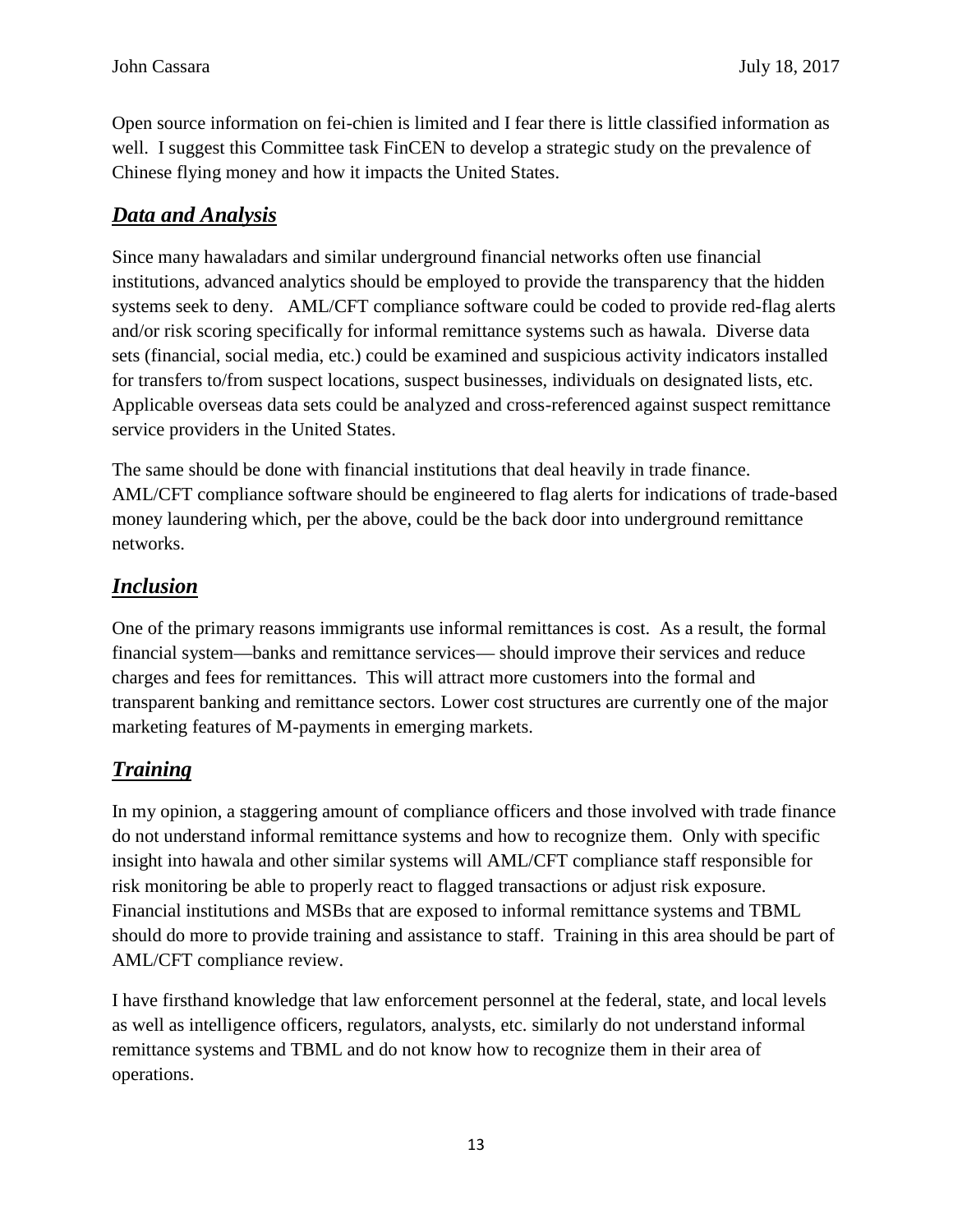Even though I can demonstrate how informal remittances and TBML affects state and local law enforcement, most often the consensus opinion is, "This is a federal issue and doesn't concern us."

Yet it is precisely because law enforcement officers are on the front lines in their communities and know their operating environment well that they should notice if a local business or commercial activity does not make market or economic sense. For example, a normal business should not remain in operation for long with sporadic commercial activity or when consistently selling goods far above or below market norms. Numerous businesses in the U.S. and elsewhere are involved at the local level in TBML schemes and deal with goods that are frequently manipulated to transfer value. Underground remittance networks such as hawala and fei-chien are found in local communities throughout our country and they often depend on trade and local business networks.

Accordingly, I urge my state and local law enforcement colleagues to become more familiar with issues surrounding TBML and informal remittance schemes and how they affect the local community. Where appropriate, trade fraud and associated crimes should be part of their financial investigations education. The State and Local Anti-Terrorism Training (SLATT) program<sup>xl</sup> funded by the U.S. Department of Justice, Bureau of Justice Assistance (BJA) is an excellent starting point. The SLATT program is dedicated to providing specialized multiagency antiterrorism detection, investigation, and interdiction training and related services at no cost to our nation's law enforcement officers, who face the challenges presented by the terrorist and violent criminal extremist threat – including the detection of opaque underground financial systems sometimes employed by terrorists.

It is of paramount importance the SLATT program continues to be offered in the field.

#### *John A. Cassara is a former U.S. intelligence officer and Treasury Special Agent. More information is available at www.JohnCassara.com*

<sup>i</sup> Section 359 of the USA PATRIOT Act expanded the definition of "financial institution" to include not only a licensed sender of money but any other person who engages as a business in the transmission of funds, including any person who engages as a business in an informal money transfer system or any network of people who engage as a business in facilitating the transfer of money domestically or internationally outside the conventional financial institution system. See 31 U.S.C.5312(a)(2)(R)

ii United Nations; available online at http://www.un.org/sustainabledevelopment/blog/2016/01/244-millioninternational-migrants-living-abroad-worldwide-new-un-statistics-reveal/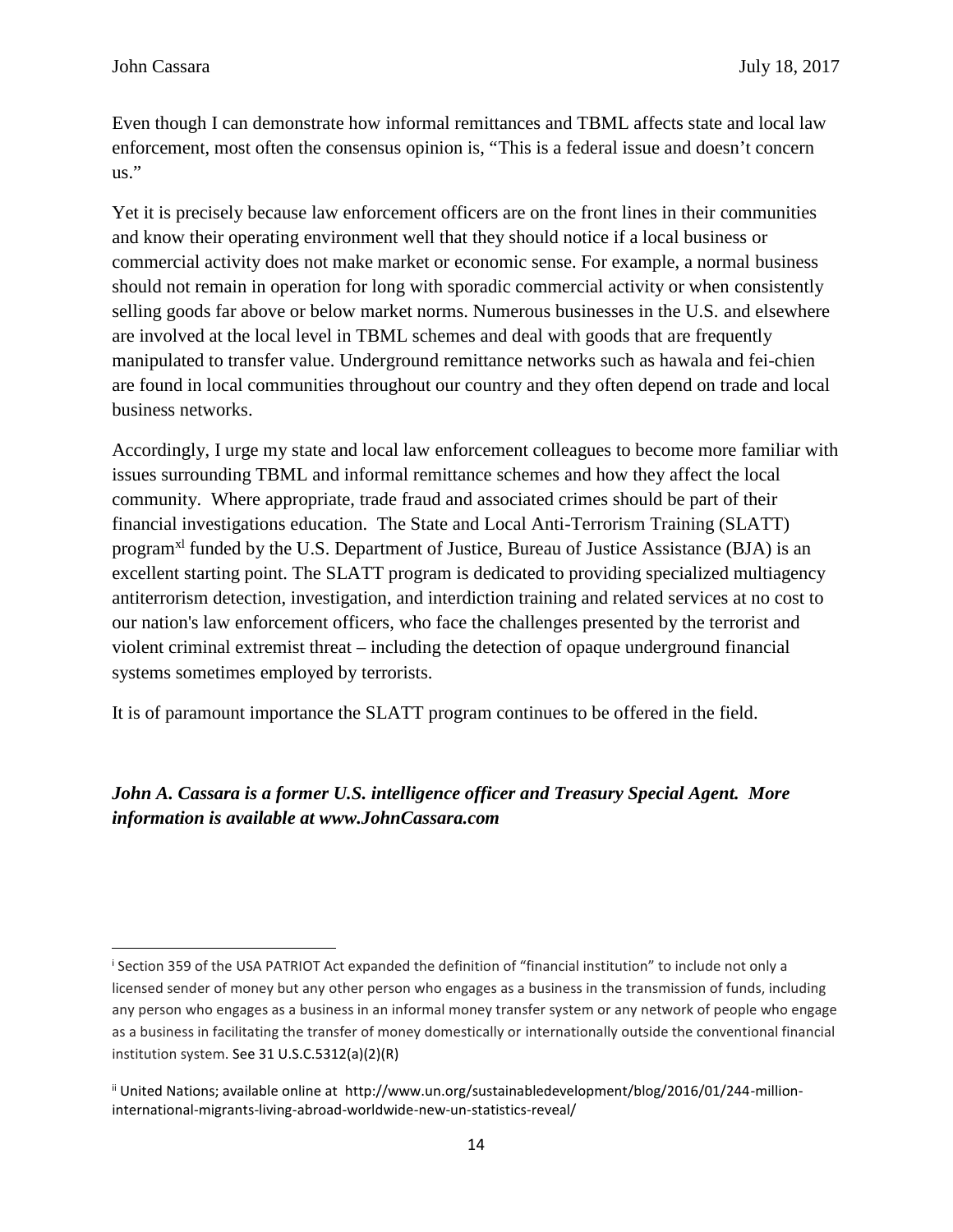iii The World Bank; available online at: http://www.worldbank.org/en/news/press-

release/2017/04/21/remittances-to-developing-countries-decline-for-second-consecutive-year

iv The World Bank; available online at: http://www.worldbank.org/en/news/press-release/2013/10/02/developing countries-remittances-2013-world-bank

<sup>v</sup> The World Bank; available online at http://www.pewglobal.org/interactives/remittance-map/

vi Dilip Ratha, "Remittances, Funds for the Folks Back Home," International Monetary Fund; available online: http://www.imf.org/external/pubs/ft/fandd/basics/remitt.htm

vii Leonides Buencamino and Sergei Gorbunov, "Informal Money Transfer Systems: Opportunities and Challenges for Development Finance," November, 2002, United Nations; available online:

http://www.un.org/esa/esa02dp26.pdf

<sup>viii</sup> Estimates vary as to how much money is pumped annually through the global hawala network but according to Gretchen Peters research in *Seeds of Terror*, St. Martins Press, 2009, p. 170, economists put the total figure at about \$100 billion per year. Others estimate hawala transfers approach \$400 billion annually; see Jack Moore, Hawala, The Ancient Banking Practice Used to Finance Terror Groups, *Newsweek*, February 24, 2015; available online at: http://www.newsweek.com/underground-european-hawala-network-financing-middle-eastern-terror groups-307984. Because the global nature of the Chinese diaspora, I believe "flying money" is at least equal to or surpasses the magnitude of hawala.

<sup>ix</sup> Chairman Evan Bayh, "Hearing on "Hawala and Underground Terrorist Financing Mechanism," November 14, 2001; available online: https://www.banking.senate.gov/01\_11hrg/111401/bayh.htm

<sup>x</sup> The information in this section is taken from John Cassara, *Trade-Based Money Laundering: The Next Frontier in International Money Laundering Enforcement*, Wiley, 2015; see chapter on Hawala: An Alternative Remittance System, pages 49 – 69 and original references.

xi The World Bank; available online at: http://www.worldbank.org/en/news/press-

release/2017/04/21/remittances-to-developing-countries-decline-for-second-consecutive-year

xii International Narcotics Strategy Report Volume II on Money Laundering, State Department, 2015, see Afghanistan country report; available online at:

https://www.state.gov/j/inl/rls/nrcrpt/2015/supplemental/239124.htm

xiii Financial Crimes Enforcement Network (FinCEN) # 33, March, 2003; available online at:

https://www.fincen.gov/sites/default/files/advisory/advis33.pdf

xiv International Narcotics Control Strategy Report, Volume II, Money Laundering, Department of State, 2015; available online at: https://www.state.gov/j/inl/rls/nrcrpt/2015/vol2/index.htm See Gabon country report.

xv Trade-based money laundering being used as counter valuation for hawala and other informal value transfer systems is described in detail in my book *Trade-Based Money Laundering;* see ix

xvi See Guidance for a Risk-Based Approach: PREPAID CARDS, MOBILE PAYMENTS AND INTERNET-BASED PAYMENT SERVICES, Financial Action Task Force (FATF), June, 2013.

xvii "Bitcoins May be Used by Hawala Traders: Official," The Times of India, December 29, 2013; available online (http://timesofindia.indiatimes.com/city/ahmedabad/Bitcoin-may-be-used-by-hawala-traders- Officials/articleshow/28067184.cms)

xviii For an overview of Mobile Payments see John A. Cassara , Written Statement for the Hearing On "The Next Terrorist Financiers: Stopping Them before They Start" Before the Task Force to Investigate Terrorism Financing Of the House Financial Services Committee, June 23, 2016; available online at:

https://financialservices.house.gov/uploadedfiles/hhrg-114-ba00-wstate-jcassara-20160623.pdf xix Ibid

<sup>xx</sup> See Etisalat press release; available online: http://www.etisalat.af/about-us/press-releases/183-etisalatlaunches-mhawala-mobile-financial-services-in-afghanistan and the Mhawala website; http://mhawala.af/ xxi See Yaya J. Fanusie and Alex Entz," Islamic State - Financial Assessment," Foundation for the Defense of Democracies, March 2017; available online at:

http://www.defenddemocracy.org/content/uploads/documents/CSIF\_ISIS\_Finance.pdf

xxii Jack Moore, Hawala, The Ancient Banking Practice Used to Finance Terror Groups, *Newsweek*, February 24, 2015; available online at: http://www.newsweek.com/underground-european-hawala-network-financing-middle eastern-terror-groups-307984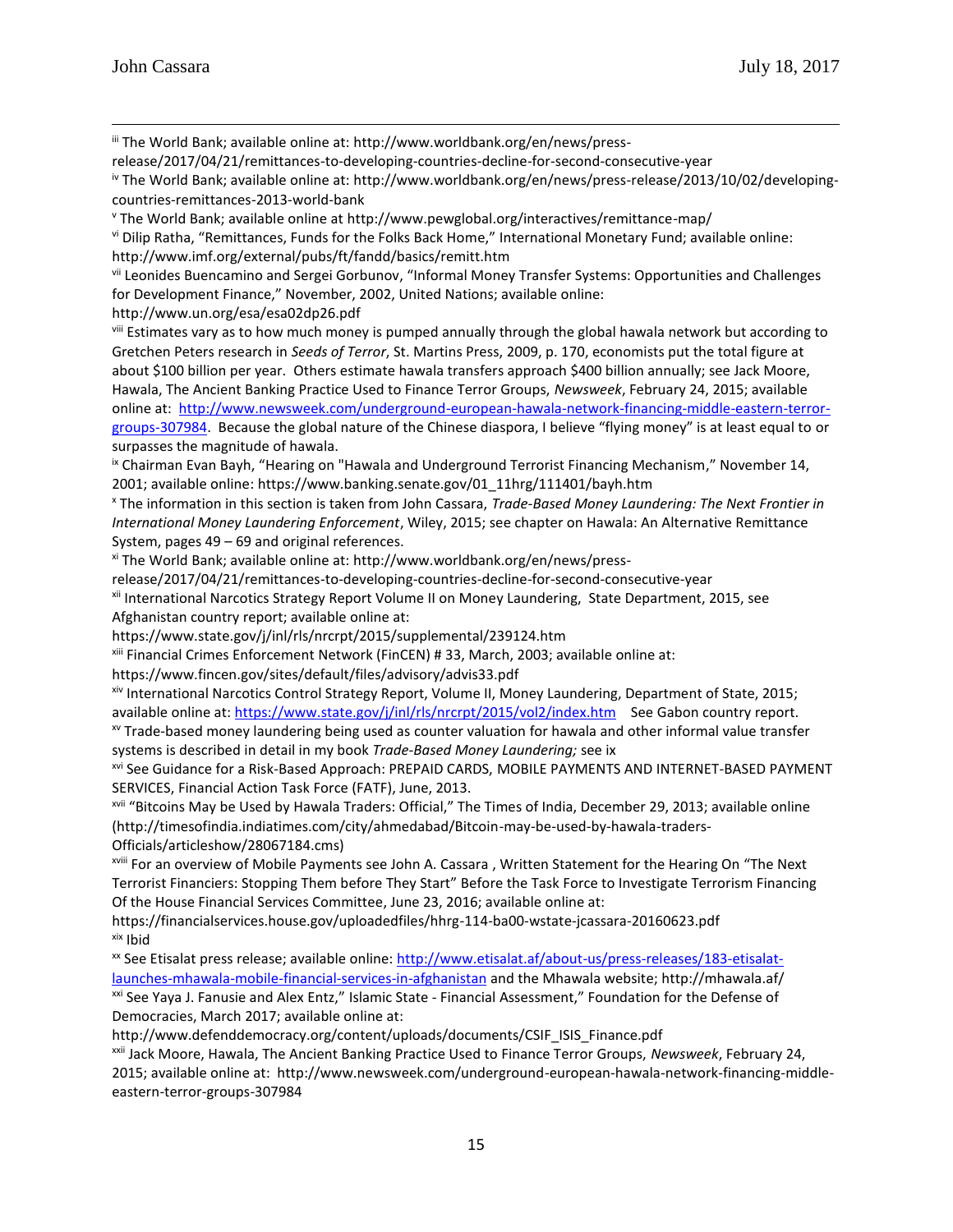xxiii Rukmini Callimachi, Alissa J Rubin, Laure Fouquet, Paris attacks: terrifyingly fatal layers of resources and tactics, *The Irish Times*, March 20, 2016; available online at: http://www.irishtimes.com/news/world/europe/paris attacks-terrifyingly-fatal-layers-of-resources-and-tactics-1.2580749

xxiv See Yaya J. Fanusie and Alex Entz," Al-Shabaab - Financial Assessment," Foundation for the Defense of Democracies, May, 2017; available online at:

http://www.defenddemocracy.org/content/uploads/documents/CSIF\_TFBB\_Al-Shabaab\_v05\_web.pdf xxv Yaya Fanusie and Landon Heid, *Foreign Affairs*, June 17, 2016; available online at;

https://www.forbes.com/sites/realspin/2016/06/17/what-isis-is-banking-on/#50fe1cc11651

xxvi See Yaya J. Fanusie and Alex Entz, "Boko Haram Financial Assessment," Foundation for the Defense of Democracies, May, 2017; available online at:

http://www.defenddemocracy.org/content/uploads/documents/CSIF\_Boko\_Haram.pdf and Kathleen Caulderwood, "Fake Charities, Drug Cartels, Ransom and Extortion: Where Islamist Group Boko Haram Gets Its Cash," International Business Times, May 16, 2014; available online at: http://

www.ibtimes.com/fake-charities-drug-cartels-ransom-extortionwhere-islamist-group-boko-haram-gets-its- 1585743

xxvii "Gulf funds being used to radicalize Kashmir youth", *Daily Excelsior*, 24 April 2016; available online at: http://www.dailyexcelsior.com/gulf-funds-used-radicalise-kashmir-youth/

xxviii Rick Gladstone, "Iran Finding Some Ways to Evade Sanctions, Treasury Department Says," *New York Times,* January 10, 2013; available online at: http://www.nytimes.com/2013/01/11/world/middleeast/iran-finding-ways to-circumvent-sanctions-treasury-department-says.html

xxix Reschikov, Oleg, "Iran: Opposition to Western Sanctions in the Banking Sector", *New Eastern Outlook*, January 30, 2015 available online at: http://journal-neo.org/2015/01/30/rus-iran-protivodejstvie-zapadny-m-sanktsiyam-v bankovskoj-sfere/

xxx International Narcotics Control Strategy Report, Volume II on Money Laundering, U.S. Department of State, 2015, See Iran country report; available online:

https://www.state.gov/j/inl/rls/nrcrpt/2015/supplemental/239219.htm

xxxi "Manhattan U.S. Attorney Charges Long Island Man with Engaging in Hawala Activity That Funded Attempted Times Square Bombing," FBI Press Release, September 15, 2010; available online at:

https://archives.fbi.gov/archives/newyork/press-releases/2010/nyfo091510a.htm

xxxii "Three Somali Immigrants Sentenced for Providing Support to Foreign Terrorists," FBI Press Release, November 18, 2013; available online at: https://archives.fbi.gov/archives/sandiego/press-releases/2013/three-somaliimmigrants-sentenced-for-providing-support-to-foreign-terrorists

xxxiii "Healthcare Fraudsters Sent \$1.1 Million to Iran," *Money Jihad*, March 26, 2013; available online at: https://moneyjihad.wordpress.com/2013/03/26/health-care-fraudsters-sent-1-1-million-to-iran/

xxxiv Joel Rubin, "Drug cartel money-laundering indictment is first major effort against hawala tactics," *Los Angeles Times,* October 2, 2015, available online at: http://www.latimes.com/local/crime/la-me-hawala-drug-money- 20151003-story.html

xxxv 2007 National Money Laundering Strategy Report; available online at: https://www.treasury.gov/resource center/terrorist-illicit-finance/Documents/nmls.pdf

<sup>xxxvi</sup> See my February 3, 2016 testimony before the Task Force to Investigate Terrorism Financing of the House Financial Services Committee available online at: https://financialservices.house.gov/uploadedfiles/hhrg-114 ba00-wstate-jcassara-20160203.pdf; Also, see John Cassara, *Trade-Based Money Laundering: The Next Frontier in International Money Laundering Enforcement*, 2016 John Wiley & Sons, Hoboken, New Jersey; see chapter 9 page 145 on "Monitoring Trade."

xxxvii Ibid

xxxviii Ibid, Cassara TBML; see chapter 5 on "Chinese Flying Money."

xxxix John Cassara, "Flying money" may land in U.S. - Is Chinese money laundering "flying" into real estate?" February 21, 2016, *Banking Exchange;* available online at: http://www.bankingexchange.com/newsfeed/item/6079-flying-money-may-land-in-u-s

XXXIX See https://www.fincen.gov/news/news-releases/fincen-expands-reach-real-estate-geographic-targeting orders-beyond-manhattan FinCEN recently expanded its Real Estate Geographic targeting orders beyond